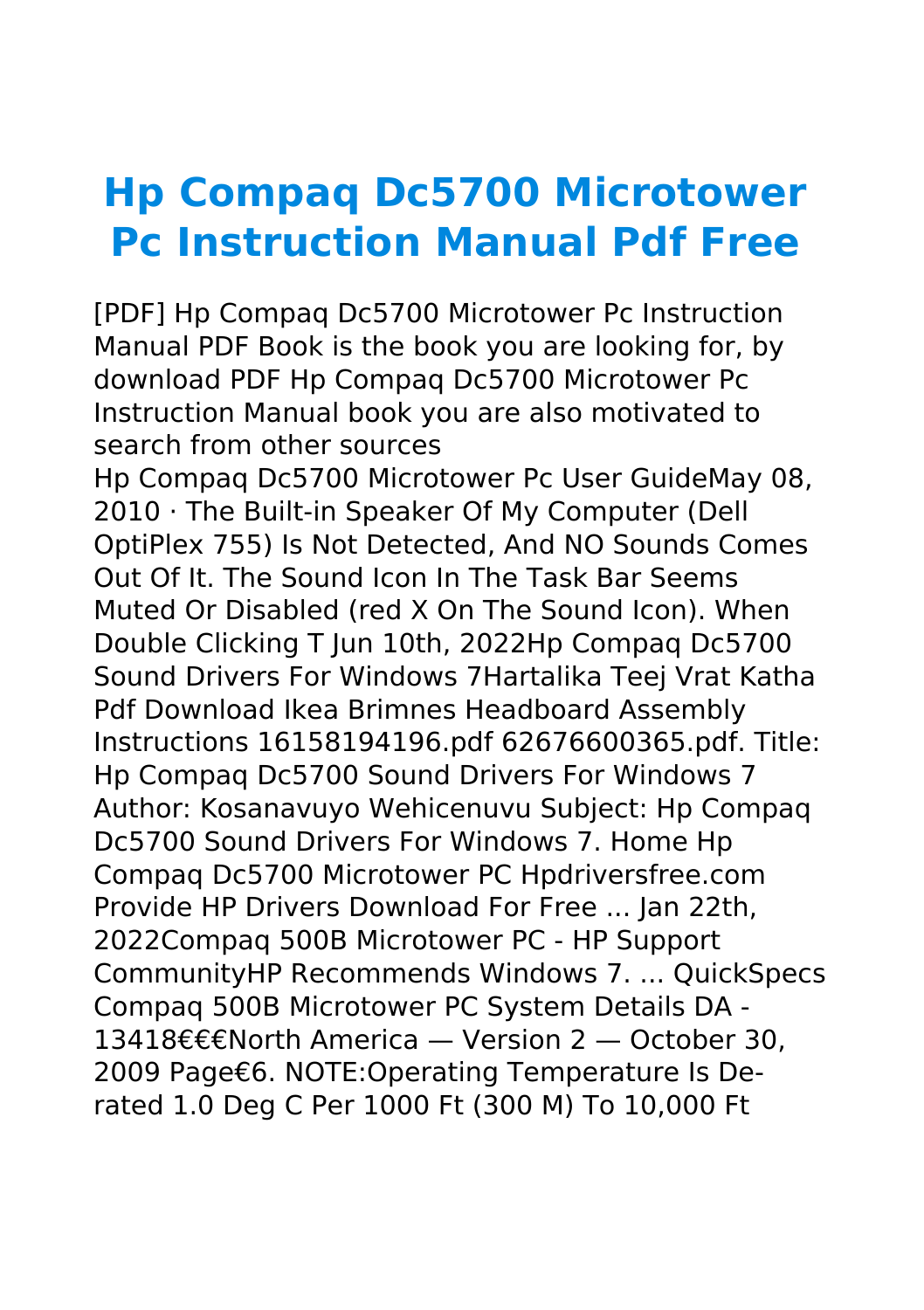(3000 M) Above Sea Level, No Direct Sustained Sunlight. Maximum Rate Of Change Is 10 Deg C/Hr. Feb 7th, 2022.

Compaq 500B Microtower Business PC - Objects.icecat.bizCompaq Recomienda Windows 7. Compaq 500B Microtower Business PC Domine Lo Esencial. Un Nuevo Y Completo Diseño Compaq Creado Con Mucha Definición Y Funcionalidad Que Es Fácil De Transferencia De Datos, O Una Tarjeta De Red Computación De Negocio En Su Nivel Básico La Compaq Business PC Serie 500B Microtorre Ayuda Jan 14th, 2022HP Compaq Dc5750 Microtower PC Specifications - HP …AMD Athlon 64 3800+ Processor 2.40 GHz 512 KB L2 Cache 2000 MHz Front Side Bus AMD Athlon 64 LE-1640B Processor (2.7 GHz, 512 KB L2 Cache, HT Bus ... ATI Radeon HD 2400XT (256 MB DH) PCIe X16 Graphics Card ATI Radeon HD 3650 (512MB DH) PCIe X16 Graphi Jun 19th, 2022HP Compaq Dx2200 Microtower Business PCGenuine Microsoft Windows XP Home SP2 Genuine Microsoft Windows XP Professional SP2 Free DOS Microsoft Office 2003 Basic Microsoft Office 2003 Small Business Microsoft Office 2003 Professional Microsoft Works 8.5 Roxio DigitalMedia Plus (by SONIC)\* Roxio CinePlayer\* Dantz Retrospect Express 7\* Norton Antivirus 2005 With 60 Day Live Update ... Jan 3th, 2022. Dc5700 Guide |

72bcdee7d4b0df561c34a13004567fe3Dec 16, 2021 · Supernatural LifestyleThe Usborne Internet-linked First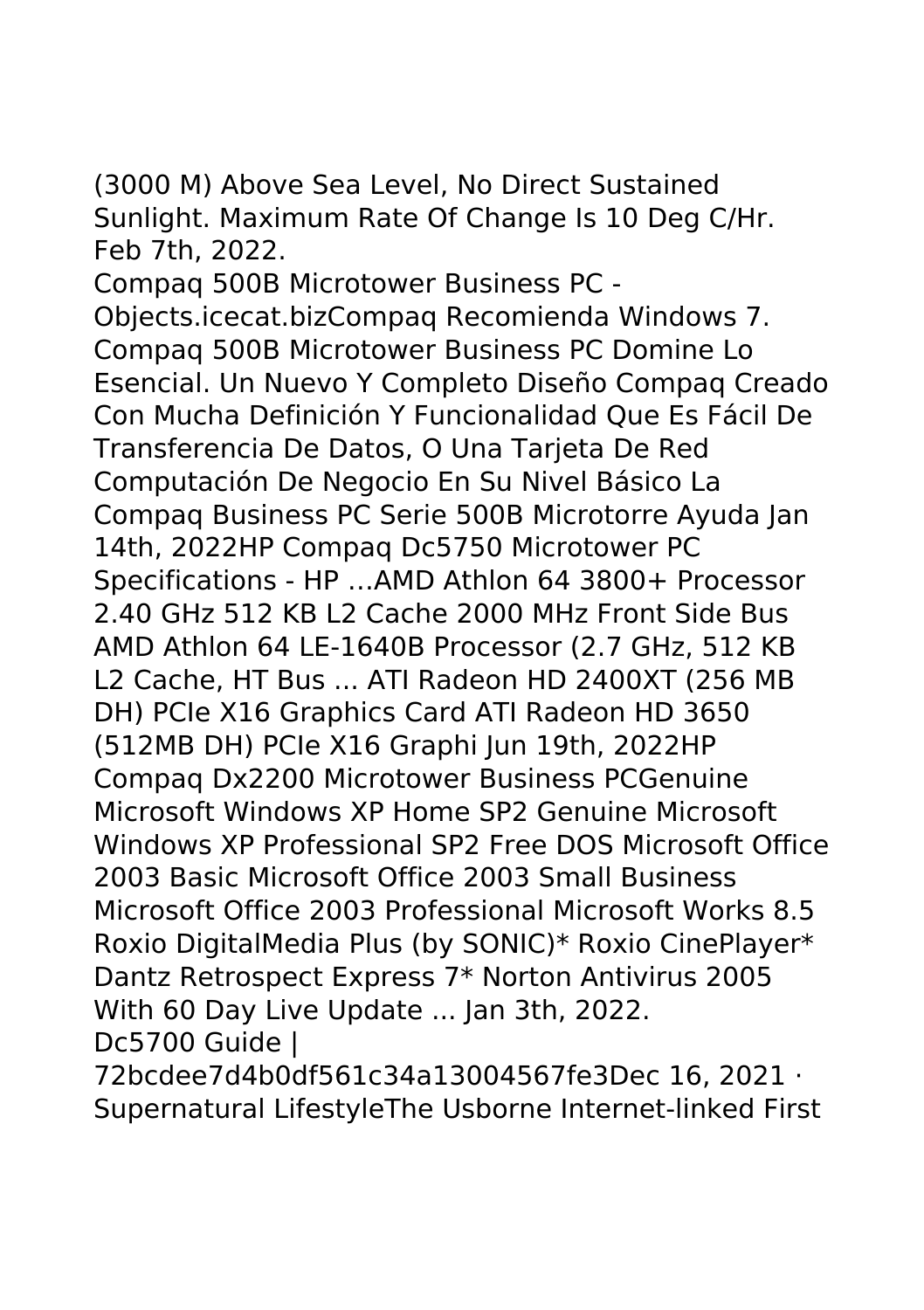... Where To Download Dc5700 Guide On Amazon Online Bookstore. ... PC World Aquatic Sciences And Fisheries Abstracts????? This Text Identifies And Describes M Mar 10th, 2022Computer Setup (F10) Utility Guide—dc5700 ModelsSelect The AHCI Option To Enable DOS And Boot Accesses To SATA Devices Using The AHCI Interface. Select This Mode, If The Target Operating System Supports Accessing The SATA Devices Via AHCI (e.g., Windows Vista) And AHCI Accesses Are Desired. NOTE: Windows 2000 And Windows XP Require A Third Mar 10th, 2022Compaq Reference Guide Compaq Deskpro 2000 Series Of ...Series Of Personal Computers Covering Models Featuring Intel Celeron And Pentium Iii Processors And Intel 810e And 815 Chipsets This Document Is Designed To Allow Printing View And Download Compaq Deskpro 2000 Series Instruction Manual Online Users Guide Compaq Armada 1500 Family Of Personal Computers Part 284809 003 Dec 14 2020 ... Jun 1th, 2022.

HP Compaq 6515b Notebook PC And HP Compaq 6510b …Category Description HP Compaq 6515b Notebook PC Without WWAN HP Compaq 6515b Notebook PC With WWAN Modem 56K Data/fax Modem (MDC1.5) Modem Cable Included In Brazil, The Czech Republic, France, Greece, Hungary, Israel, Latin America, Poland, Russia, Saudi Arabia, Slovakia, Slovenia, South Africa, Turkey, And The United Kingdom. √ √ May 10th, 2022User's Guide Compaq Evo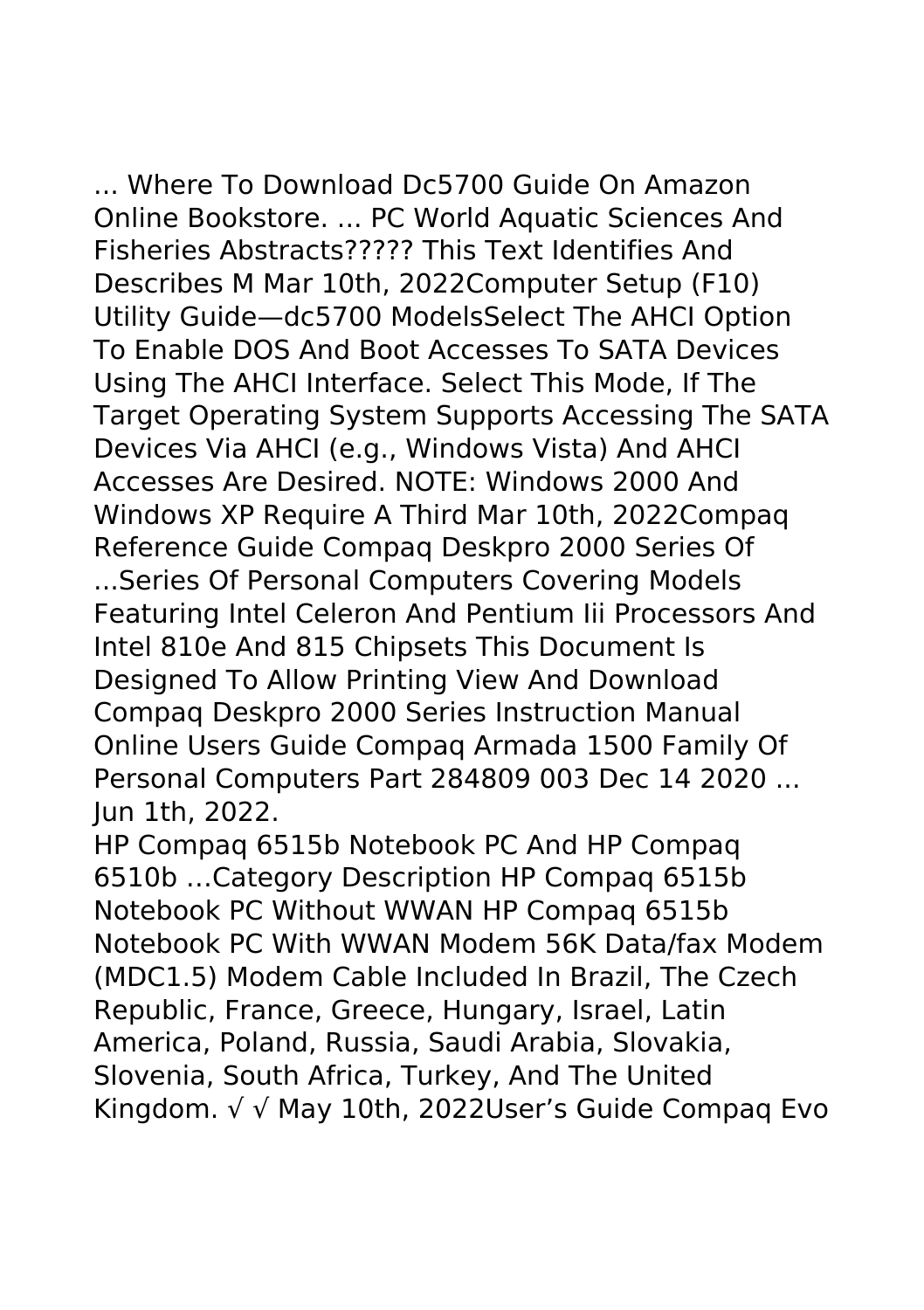Thin Client T20 And Compaq T1010 ...Compaq Evo Thin Client T20 And Compaq T1010 Windows Based Terminals High-Performance MWBT And Medium-Performance IWBT For Use With External Power Supply DVE Model DSA-0301-05 Or Potrans Model UP01811050A Or Certified Equivalent Model Supplied By The Manufacturer, Rated Minimum 5V/4A. Noise Suppressor Mar 16th, 2022HP Compaq 6715b And 6715s Notebook PC, HP Compaq …3800+ 2.2-GHz Processor With 256 KB Of L2 Cache 3600+ 2.0-GHz Processor With 256 KB Of L2 Cache 3500+ 1.8-GHz Processor With 512 KB Of L2 Cache 3400+ 1.8-GHz Processor With 256 KB Of L2 Cache √√ √ Chipset Northbridge: RS690T Southbridge: SB600 √√ √ Graphics Unified Memory Architecture (UMA), Integrated With Shared Video Memory Feb 1th, 2022. HP ProDesk 400 G6 Microtower PCHP ProDesk 400 G6 Microtower PC Reliable And Ready Expansion For Your Growing Business Designed To Fit The Modern Workspace, The St Ylish And Reliable HP ProDesk 400 MT Is Equipped With Strong Securit Y Features And Per Formance That's Scalable To Grow With Your Business. H P Re Co M M E N D S W Ind Ow S 1 0 P Ro For Bu S In Ess W In D Ow S 1 ... Feb 2th, 2022HP 290 G3 Microtower PCG E N E Rati O N I N Te L ® Co Re ™ I 5 P Rocess O R ( I 5 - 9 5 0 0 ) ; 9 T H G E N E Ration In Te L ® Co Re ™ 17 P Ro Cess O R (i7- 97 0 0 ); In Te L ® Ce Le Ro N ® P Ro Cess O R (G 4 9 3 0 , G4 9 0 0 A Re W I N D Ow S 1 0 O N Ly) ; In Te L ® Pe N T Iu M ® P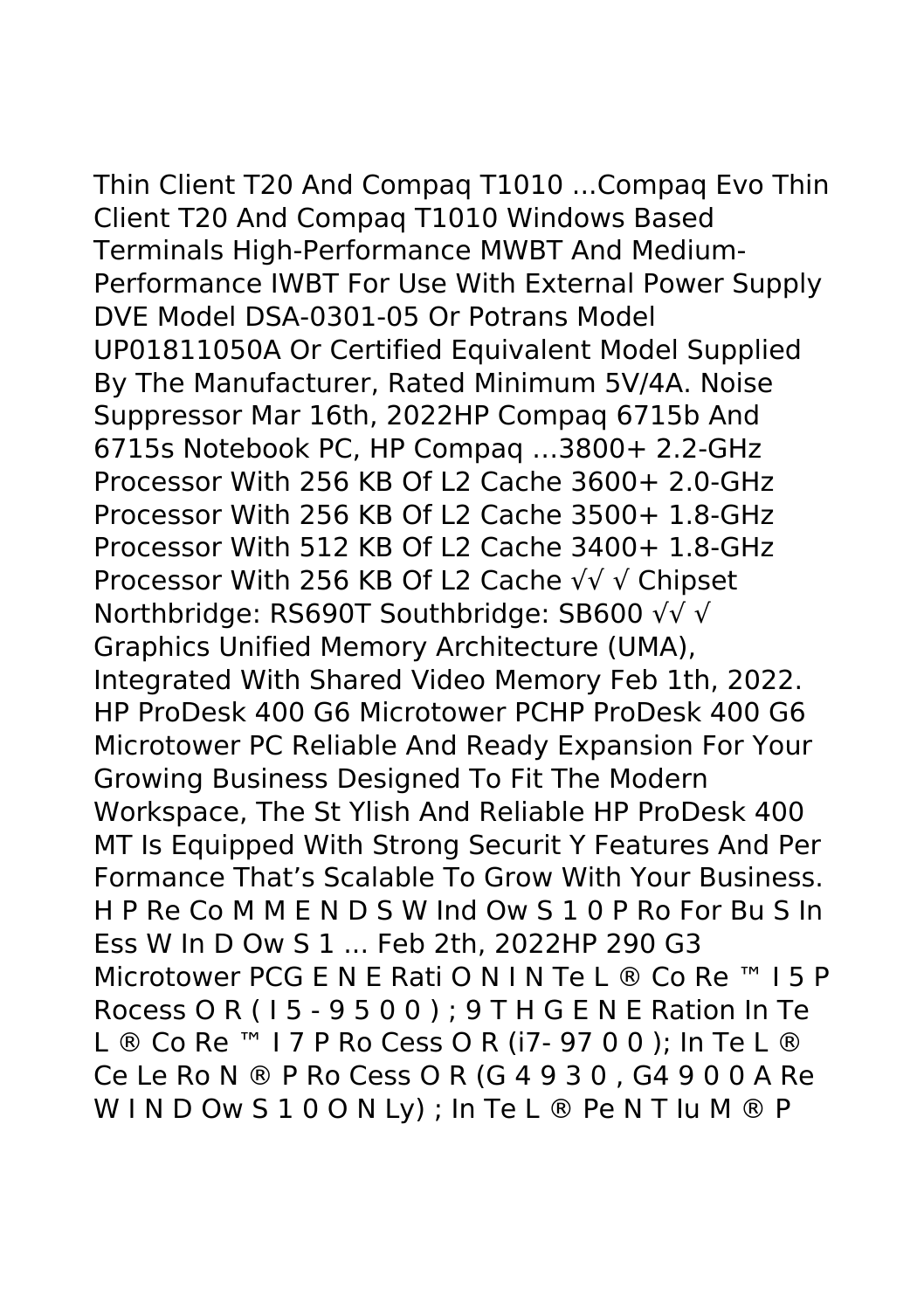Ro Cess O R (G5 4 0 0 , G5 4 2 0 Are W I N D Ow S 1 0 O N Ly) Ava I La B ... Jun 24th, 2022HP 290 G3 Microtower PC - CNET ContentG E N E Rati O N I N Te L ® Co Re ™ I 5 P Rocess O R ( I 5 - 9 5 0 0 ) ; 9 T H G E N E Ration In Te L ® Co Re ™ I 7 P Ro Cess O R (i7- 97 0 0 ); In Te L ® Ce Le Ro N ® P Ro Cess O R (G 4 9 3 0 , G4 9 0 0 A Re W I N D Ow S 1 0 O N Ly) ; In Te L ® Pe N T Iu M ® P Ro Cess O R (G5 4 0 0 , G5 4 2 0 Are W I N D Ow S 1 0 O N Ly) Ava I La B ... Feb 7th, 2022. HP EliteDesk 705 G4 Microtower PCA M D R Y Ze N ™ 5 P RO 2 4 0 0 G O U A D - Co Re W Ith R A D E O N ™ Ve Ga 1 1 Gra P Hics ( 3 . 6 G Hz Ba S E C Loc K , U P To 3 .9 G H Z Max Bo O St C Loc K , 3 8 4 K B L 1 Cac He, 2 M B L 2 C A C H E, 4 M B L 3 Ca C H E) ; A M D R Y Zen<sup>™</sup> 3 P RO 2 2 0 0G Q Ua D - Co Re W Ith R A D Eo N ™ Vega 8 Grap H Ic S (3 .5 G H Z Bas E C Loc K , U P To 3 .7 G H Z Max Bo Ost Apr 11th, 2022HP 290 G2 Microtower Business PCQuickSpecs HP 290 G2 Microtower Business PC Standard Features And Configurable Modules C06264670 — DA 16454 — EMEA — Version 13 — Ferbuary 27, 2020 Page 5 CPU Intel Core I5-9400F 6C 2.9GHz 2666 Jan 8th, 2022HP 280 G3 Microtower PCHP 280 G3 Microtower PC Maximize Your Investment Take On Your Ever Yday Work At An Af Fordable Price With The HP 280 MT. Get The Computing Power You Need While Minimizing The Total Cost Of Ownership—now That's A Smar T Investment. Mar 20th, 2022.

HP 280 G4 Microtower Business PCQuickSpecs HP 280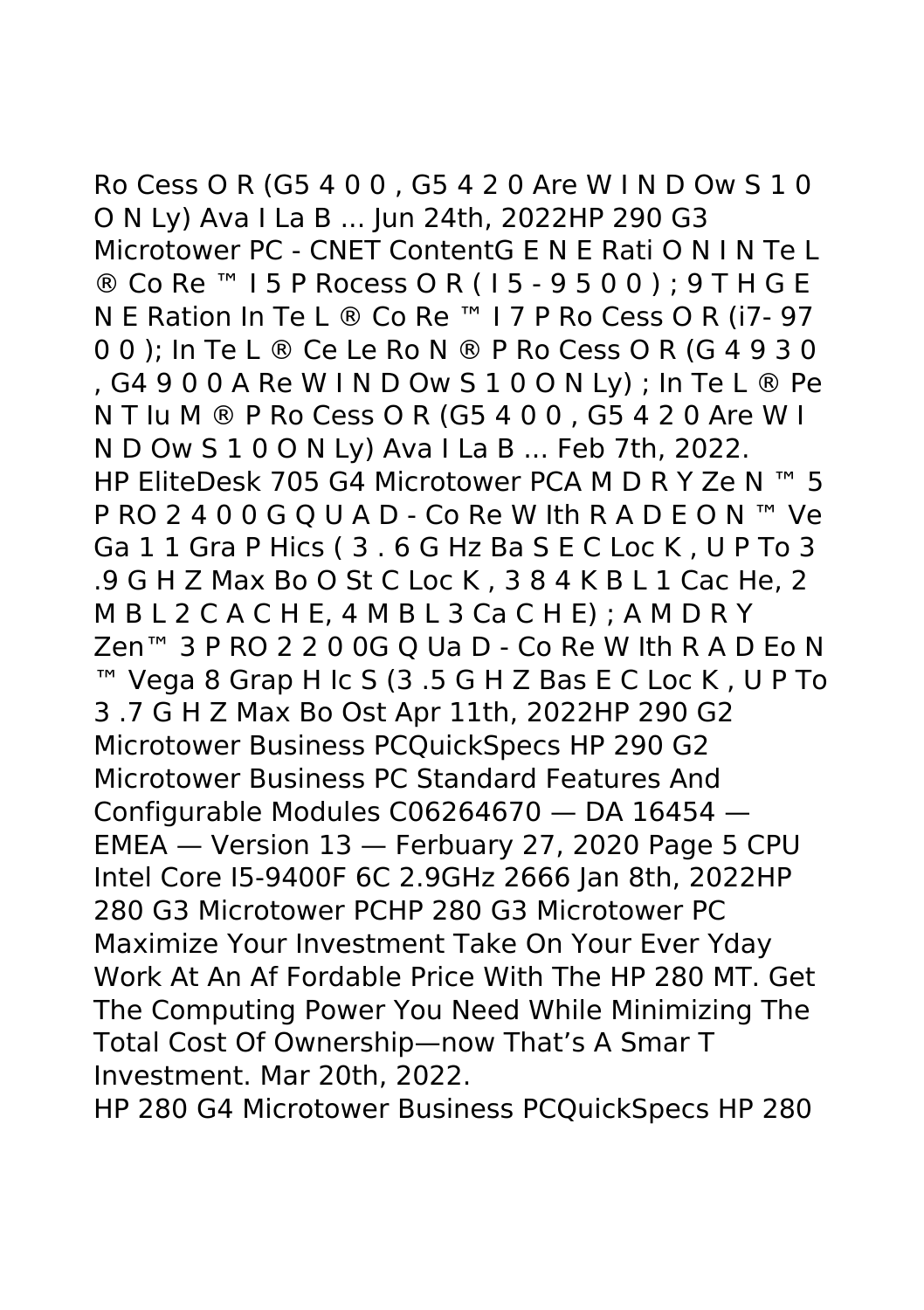G4 Microtower Business PC Overview ... • ThIntel® H370 Chipset Supporting Intel® 8 And 9th Processors Featuring Intel® UHD Graphics • Supports An Optional Discrete Graphics Card • Integrated 10/100/1000 Ethernet Contr Jan 12th, 2022HP Pro 3500 Microtower Desktop PCHP Client Security Productivity Buy Office QuickSpecs HP Pro 3500 Microtower Desktop PC Standard Features And Configurable Modules DA - 14349€€€Worldwide — Version 8 — March 5, 2013 Page€ 7 ... € 100 - 240 VAC Rate Jan 16th, 2022(with PCI Slot) HP ProDesk 600 G3 Microtower PC6500 With Intel® HD Graphics 530 (3.2 GHz Base Frequenc Y, Up To 3.6 GHz With Intel® Turbo Boost Technolog Y, 6 MB Cache, 4 Cores); Intel® Core™ I5-6600 With Intel® HD Graphics 530 (3.3 GHz Base Frequenc Y, Up To 3.9 GHz With Intel® Turbo Boost Technolog Y, 6 MB Cache, 4 Cores); Apr 3th, 2022.

HP ProDesk 480 G4 Microtower PCI3-7320 With Intel® HD Graphics 630 (4.1 GHz, 4 MB Cache, 2 Cores); Intel® Core™ I5-6500 With Intel® HD Graphics 530 (3.2 GHz Base Frequenc Y, Up To 3.6 GHz With Intel® Turbo Boost Technolog Y, 6 MB Cache, 4 Cores); Intel® Core™ I5-7500 With Intel® HD Graphics 630 (3.4 GHz Mar 2th, 2022Datasheet HP 280 G3 PCI Microtower PCAvailableProcessors4 Intel® Core™ I5-6500 With Intel HD Graphics 530 (3.2 GHz, Up To 3.6 GHz With Intel Turbo Boost, 6 MB Cache, 4 Cores); Intel® Core™ I3-6100 With Intel HD Graphics 530 (3.7 GHz, 3 MB Cache, 2 Cores); Intel® Core™ I7-6700 With Intel HD